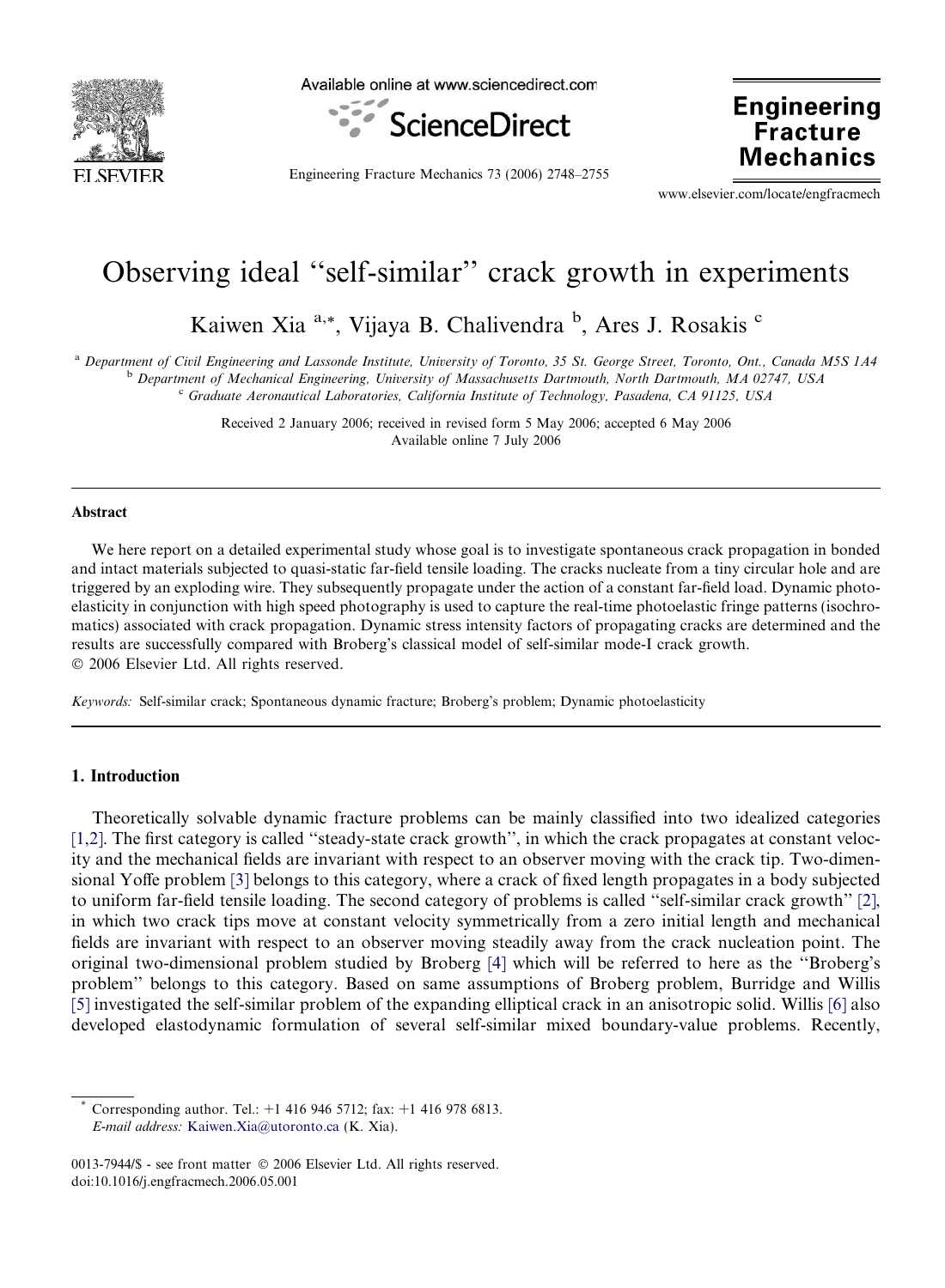<span id="page-1-0"></span>Broberg [\[7\]](#page-7-0) reported that the observed slow terminal crack velocities of a mode-I crack can be understood within the framework of the self-similar crack theory by invoking the similarity of the crack process zone size.

Experimental studies on dynamic crack propagation reported so far have used both stress wave loading to initiate and grow a crack, and statically loaded specimen that dynamically growing cracks are allowed to grow from a blunted notch [\[8\].](#page-7-0) Ravichandar and Knauss [\[9\]](#page-7-0) studied a mode-I crack propagation problem using a transient crack face loading configuration. Another example of this was discussed by Ravichandran and Clifton [\[10\]](#page-7-0), who studied mode-I crack propagation in a pre-cracked homogeneous material subjected to plane wave loading. Using the same idea as Ravichandar and Knauss [\[9\]](#page-7-0), Washabaugh and Knauss [\[11\]](#page-7-0) investigated the limiting crack speed of mode-I cracks propagating along an interfaces between weakly bonded plates. Finally Rosakis and his co-workers [\[12–16\]](#page-7-0) have studied crack propagation along bonded (coherent) interfaces between similar or dissimilar materials using dynamic shear loading induced by projectile impact. For dissimilar material systems, they found that the shear crack could propagate at a speed faster than the dilatational wave speed of the slower wave speed constituent material often becoming ''supersonic'' with respect to one side. For similar material systems, however the shear cracks propagating along interfaces could grow at a speed faster than the shear wave speed of the material, and they often approached the longitudinal wave speed for large enough loading [\[14\]](#page-7-0). Such cracks are called ''supershear'' cracks.

Beebe [\[17\]](#page-7-0) tried to investigate self-similar crack growth by using central crack specimen geometry with farfield tensile loading. There are two major limitations in this work: (a) There are singular stress fields around the crack tips instead of uniform stress field that required by the Broberg's problem; (b) No complete comparison of experimental results with Broberg theory was made. Spontaneous crack propagation processes require quasi-static pre-existing loading and crack growth from a zero initial length. There are a few important reasons to motivate the experimental study of spontaneous crack growth for the case of mode-I loading conditions as initially proposed by Broberg [\[1,4\].](#page-7-0) First of all, there are many practical examples involving spontaneous fracture and catastrophic failure of civil and defense structures. Such examples involve defects of initial sizes that are often negligible compared to a whole structure which is subjected to quasi-static tensile loading. Secondly, most of the modern engineering materials such as fiber reinforced composites, graded and bonded materials and structures, have interfaces which are either coherent (have intrinsic strength and toughness) or incoherent (are either damaged or have frictional strength). Since interfaces are usually weaker than the constituent materials, their spontaneous interface failure is the active failure mechanism in such solids [\[18\]](#page-7-0). Indeed any defects in such interfaces can ultimately serve as sites of catastrophic failure nucleation during the service life of the structure.

Motivated by above issues, a novel experimental technique is designed and developed to induce spontaneous crack growth along interfaces separating bonded plates. In order to simulate spontaneous dynamic fracture, an exploding wire technique is used to nucleate fracture from a very small hole in the specimen. Far-field tensile loading is used to drive the subsequent dynamic crack propagation following crack nucleation. Dynamic photoelasticity in conjunction with high-speed photography is used to capture real-time isochromatic fringe patterns associated with the entire event. These fringe patterns are analyzed to obtain crack tip position and crack propagation velocities. A nonlinear least-square method is used to determine dynamic mode-I stress intensity factor histories from the fringes. Since the experiments reveal constant crack tip velocities for each far-field level of stress, the spontaneous crack growth configuration studied also corresponds to the ideal conditions of ''self-similarity'' described above. Consequently, the stress intensity factor histories are used to compare with the classical, self-similar, crack growth model originally proposed by Broberg [\[4\]](#page-7-0).

## 2. Experimental details

Two different birefringent materials, Homalite-100 and polycarbonate are used in this study. The material properties are listed in [Table 1.](#page-2-0) The wave speeds are measured using ultrasonics while the rest of the properties are taken from the literature [\[19\].](#page-7-0) Since polycarbonate material is tough and it needs much higher loads to nucleate and grow unstable cracks in intact polycarbonate sheets, Homalite-100 is used to study crack propagation in intact plates. The dimensions of the specimen are  $150 \text{ mm} \times 150 \text{ mm}$ . For the intact Homalite-100 specimens, a small through thickness hole of 0.1 mm in diameter is drilled at the center of the specimen to hold an exploding wire. The size of the exploding wire is slightly smaller than that of the hole. In case of bonded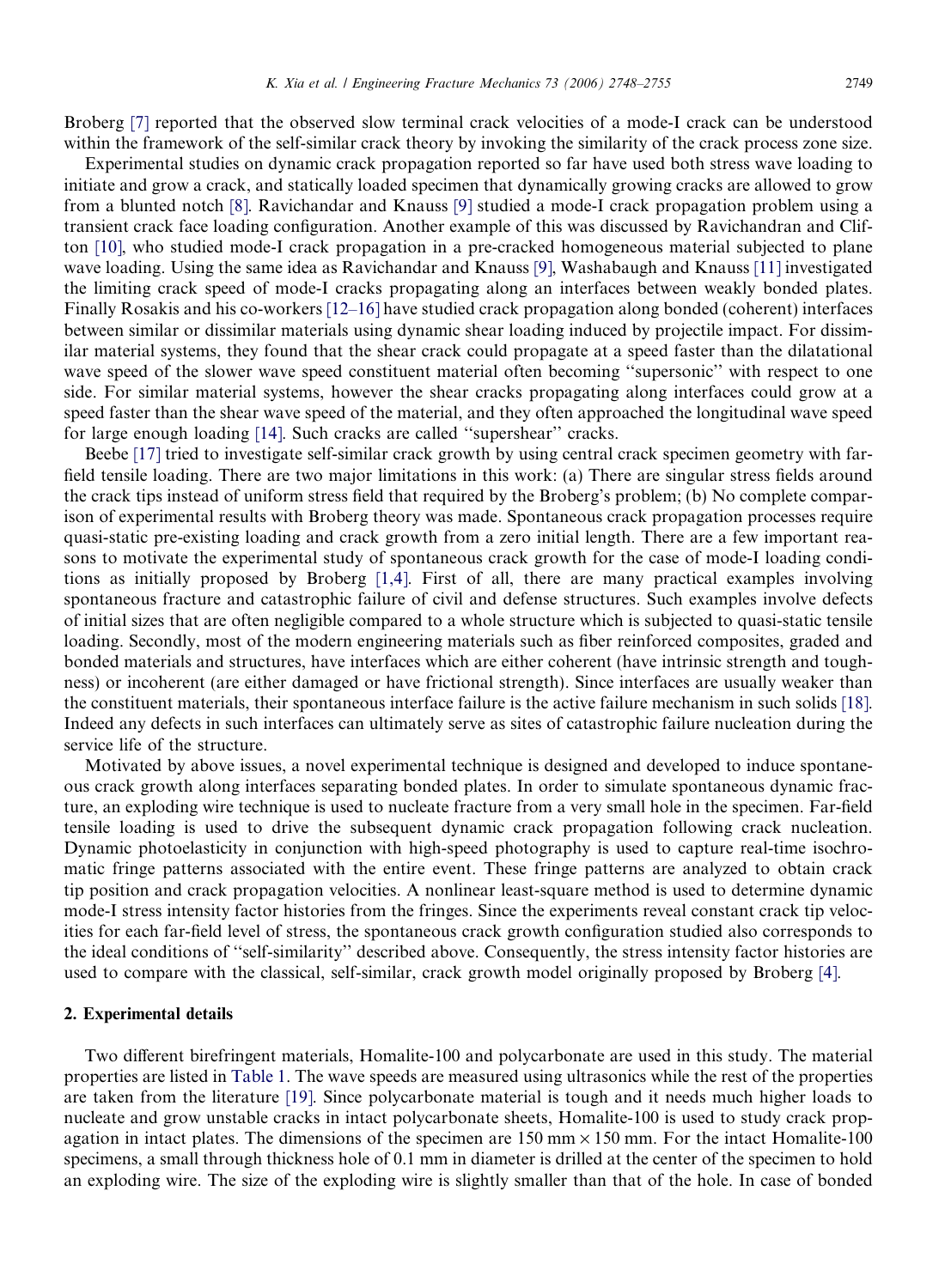| Homalite-100 | Polycarbonate |  |  |  |
|--------------|---------------|--|--|--|
| 3860         | 2480          |  |  |  |
| 0.35         | 0.38          |  |  |  |
| 23.6         | 7.0           |  |  |  |
| 2.104        | 1.724         |  |  |  |
| 1.200        | 0.960         |  |  |  |
| 1230         | 1192          |  |  |  |
|              |               |  |  |  |

<span id="page-2-0"></span>Table 1 Optical and mechanical properties of photoelastic materials used in this study

polycarbonate specimen, a small groove of 0.1 mm in width and depth is made on the bonding interface of one of the two 150 mm  $\times$  75 mm sheet along the thickness direction. Then the two polycarbonate sheets are glued together with a HARDMAN five minute epoxy adhesive with the exploding wire sitting in the groove.

Fig. 1(a) shows the experimental setup used in this study. It consists of laser light source, a set of circular polarizer sheets, a high speed camera, and an explosion box. A collimated beam is used to illuminate the specimen, which is sandwiched between two circular polarizer sheets. The explosion box provides the electric energy to explode the wire, which is the critical part of the design of this spontaneous fracture problem. The details of the explosion box were duly discussed in Refs. [\[20,21\]](#page-7-0). The electronic explosion results in an expanding plasma wave. For the bonded specimen, this explosion creates a small crack along the interface if the toughness of the adhesive is much weaker than that of the material. Under large enough static far-field loading, this initial small crack is unstable and will propagate. For the intact material, the explosion creates micro-cracks on the wall of the small hole in random radial directions. If the specimen is also subjected to farfield tensile loading, only the micro-cracks perpendicular to the loading axis will propagate dynamically. Upon



Fig. 1. Experimental setup (a) with exploding wire circuit (b).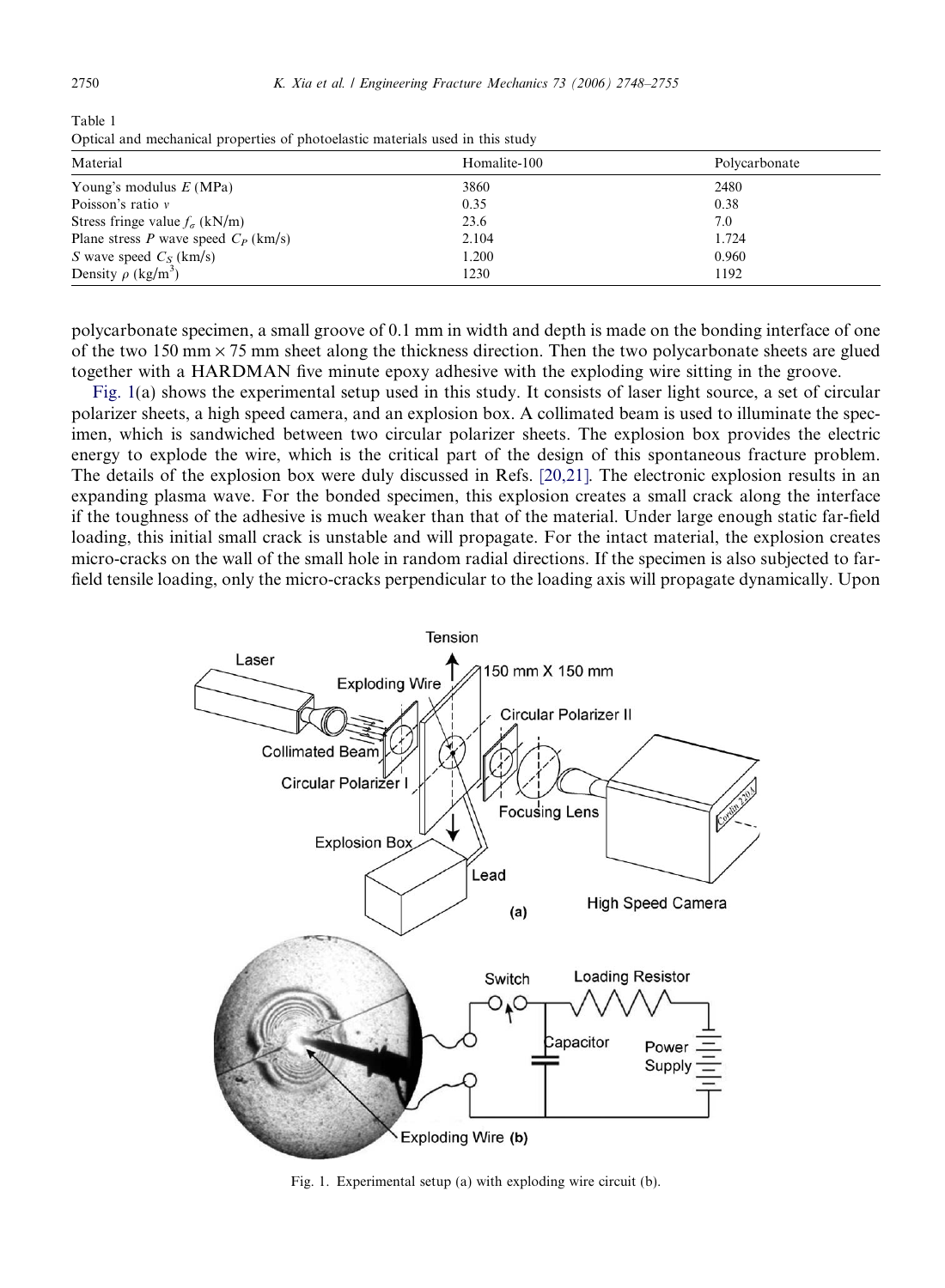<span id="page-3-0"></span>sending the high electric energy to the exploding wire, the explosion box also sends a triggering signal to the high speed camera. We used Cordin 200 ultra high speed camera in our study. The camera system, which is digital, is able to capture the images at a framing rate of 100 million frames/s with exposure times as low as 10 ns. In this study, the high speed camera is operated at a much slower speed, around 0.2–0.4 million frames/ s. [Fig. 1\(](#page-2-0)b) shows the photograph of isochromatic fringe pattern generated by an explosion at an incoherent interface between two plates. The existence of a dilatational wave front, a shear wave front and a head wave can be clearly seen from the figure. The head wave intersects with the interface and is tangent to the shear wave front.

## 3. Experimental results and discussion

A set of experiments is performed whose purpose is to observe spontaneous crack propagation at different crack tip velocities. In order to achieve this, two specimen configurations are considered as described above. For lower crack propagation velocities, intact Homalite-100 plates are used. For higher propagation velocities, weakly bonded polycarbonate plates are used. The magnitude of the far-field tensile stress is also varied to obtain different velocity levels. Typical values of far-field stresses used range from 4 MPa to 10 MPa.

# 3.1. Isochromatics of propagating cracks

Typical isochromatic fringe patterns for two different cases (intact Homalite-100 and bonded polycarbonate specimens) are shown in Fig. 2, and in all cases upon nucleation, the crack propagates symmetrically in both directions from the center of the specimen. In order to simulate the theoretical assumption of crack



Fig. 2. Isochromatic fringes of propagating crack in (a) Homalite-100 intact material and (b) layered polycarbonate material at different time instances. The black dot in the pictures is a 6.25 mm scale.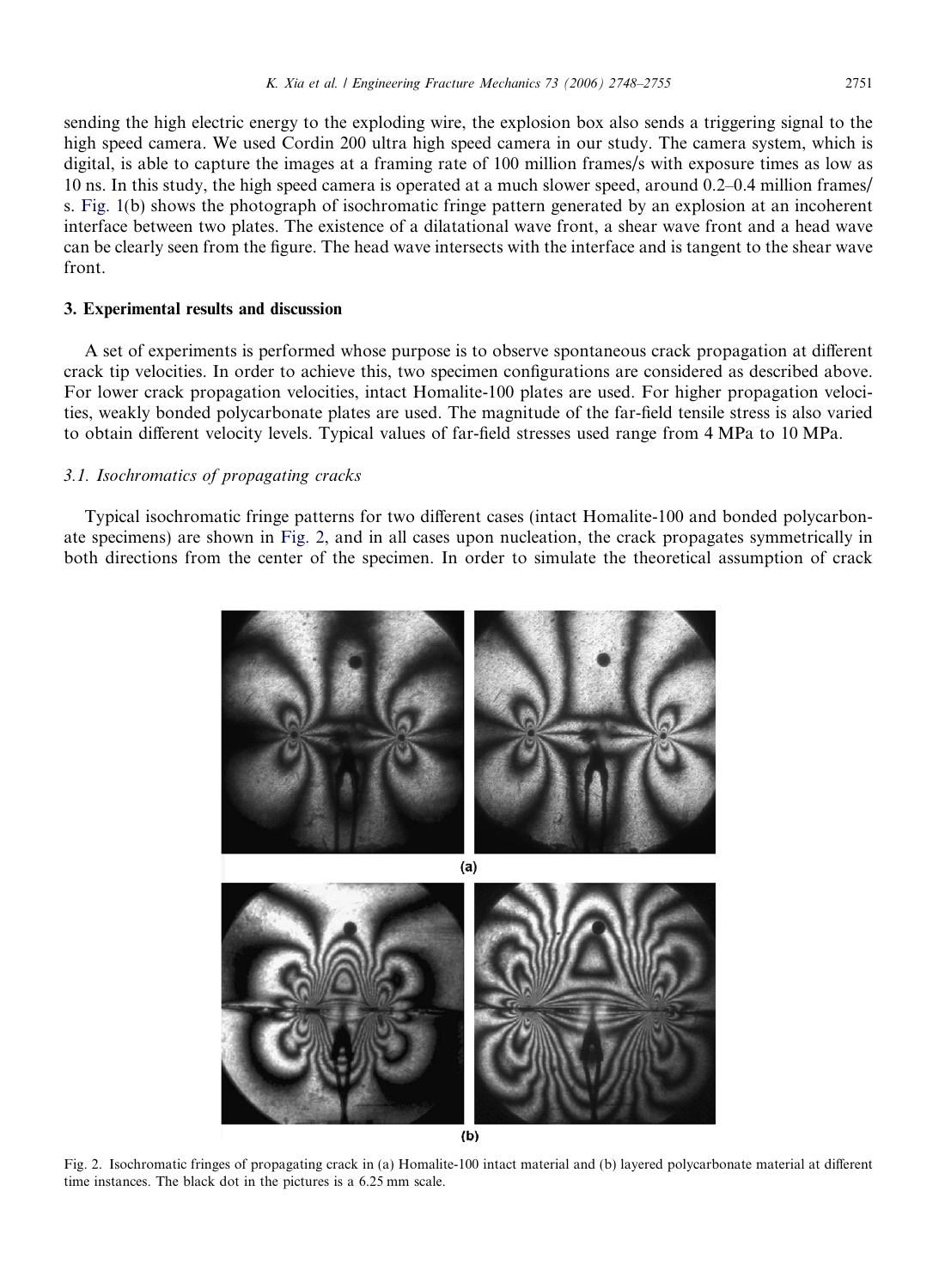<span id="page-4-0"></span>growth in an infinite domain, the crack propagation process is recorded at times prior to the arrival of the reflected waves from the specimen boundaries. Accurate crack tip positions for the propagating cracks can be identified by the shadow spots corresponding to the traveling stress singularity. These are clearly visible in the figure. In [Fig. 2](#page-3-0)(a), the fringes are shown for a Homalite-100 specimen. The isochromatic fringes for weakly bonded polycarbonate plates are shown in [Fig. 2\(](#page-3-0)b). It can be observed from [Fig. 2](#page-3-0) that the size and number of isochromatic fringes increase as the crack length increases around both crack tips. These fringes clearly correspond to textbook equi-bilateral mode-I crack propagation since they are perfectly symmetric with respect to both the crack line and the nucleation point.

## 3.2. Crack tip position and crack velocity

The crack tip positions associated with the propagating crack tips are obtained from extrapolating to the center of the shadow spot surrounding each tip. The crack tip position as a function of the time for two cases, intact Homalite-100 and bonded polycarbonate plates is shown in Fig. 3(a) and (b), respectively. It can be seen from these figures that the crack tip velocities are constant within the error of the measurement. The propagation velocity for Homalite-100 specimen in Fig. 3(a) is approximately 395 m/s, for both crack tips, while the propagation velocity for bonded specimen in Fig. 3(b) is  $\approx 650$  m/s. It is important to mention here that the crack tips accelerate almost instantaneously to a constant velocity upon nucleation of the dynamic fracture event. As a consequence, our experiments satisfy one of the basic requirements (assumptions) for ''self-similar'' crack growth. The other requirement has already been met because the dynamic cracks are nucleated from a very small hole, which is essentially infinitesimal in size as compared to any length scale of the plate specimen.

#### 3.3. Dynamic stress intensity factors

Asymptotic crack tip stress fields for steady-state crack propagation [\[22\]](#page-7-0) combined with the stress optic law as given below in Eq. (1) define the isochromatics at a given point around the crack tip as follows:

$$
\tau_{\text{max}} = \frac{\sigma_1 - \sigma_2}{2} = \frac{Nf_\sigma}{2h} \tag{1}
$$

In the above equation,  $\tau_{\text{max}}$  is the maximum shear stress,  $\sigma_1$  and  $\sigma_2$  are maximum and minimum principal stresses respectively, N is the fringe order,  $f_{\sigma}$  is material fringe constant, and h is thickness of the specimen. The fringe orders of selected set of points (between 75 and 100 points) are obtained from one inch diameter region around the crack tip. The dynamic mode-I stress intensity factor,  $K_I^d$ , values are determined from these points using eight terms in the asymptotic expansion and a non-linear least-squares method in conjunction with the Newton–Raphson technique [\[19\].](#page-7-0) In order to have a confidence over extracted dynamic mode-I stress intensity factor values, the determined coefficients of eight terms are used in regenerating synthetic isochromatic contours and it is identified that the fringe orders of chosen data points matched well with regenerated



Fig. 3. Crack tip position as a function of time in (a) Homalite-100 intact material and in (b) weakly bonded polycarbonate material.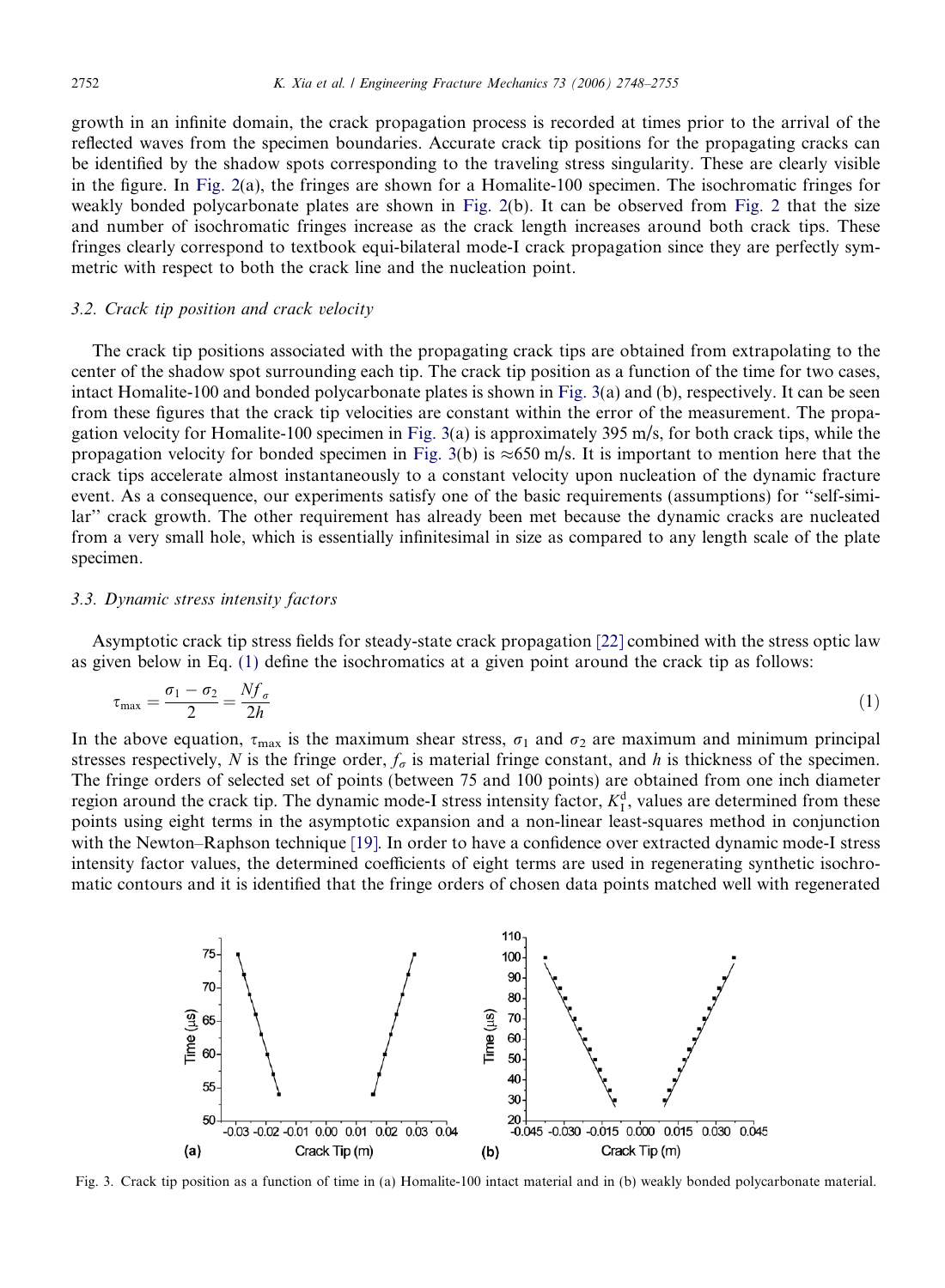

Fig. 4. Dynamic stress intensity factor history of propagating crack in (a) intact Homalite-100 and in (b) weakly bonded polycarbonate sheets. The solids lines are fittings using Eq. (4) as discussed in Section 4.2.

contours. The variation of dynamic stress intensity factor as a function of crack tip position for the right-hand crack tip for the two cases discussed in the previous section [\(3.2\)](#page-4-0) is shown in Fig. 4. Fig. 4(a) shows the variation of  $K_I^d$  as function of half crack length (*l*) for the Homalite-100 specimen. The variation of  $K_I^d$  for the weakly bonded polycarbonate plates is shown in Fig. 4(b). It can be seen from both figures that the experimentally measured  $K_I^d$  varies as  $l^{1/2}$ .

## 4. Comparison of experimental results with Broberg's problem

#### 4.1. Broberg's theoretical results

Broberg [\[4\]](#page-7-0) solved a self-similar crack propagation problem which is very closely approximated by our experimental setup as described above. The time history of the dynamic stress intensity factor  $K_1^d(t, v)$  is related with the following expression:

$$
\frac{K_1^d(t, v)}{K_{10}} = -\frac{I(b/h)R(h)}{b^2 h \sqrt{h^2 - a^2}} = c
$$
\n(2)

where  $K_{10} = \sigma_{\infty} \sqrt{\pi l/2}$ ,  $\sigma_{\infty}$  is the far-field loading, v is the crack velocity, a is the inverse of dilatational wave speed  $C_{\rm P}$ , b is the inverse of shear wave speed  $C_{\rm S}$ , h is the inverse of the crack speed v, and speed  $C_p$ , b is the inverse of shear wave speed  $C_s$ , h is the inverse of the crack speed b, and  $R(\xi) = (b^2 - 2\xi^2)^2 + 4\xi^2\sqrt{a^2 - \xi^2}\sqrt{b^2 - \xi^2}$  is the Rayleigh function. The function  $I(b/h)$  can be expressed as:

$$
I(b/h) = \frac{b^2}{h} / \int_0^\infty \frac{R(i\eta)}{(h^2 + \eta^2)^{3/2}\sqrt{a^2 + \eta^2}} d\eta
$$
 (3)

For given crack velocity, the right-hand side of Eq. (2) is a constant c, which can be evaluated using Eq. (3). The values of  $c = K_1^d(t, v)/K_{10}$  as a function of velocity for both Homalite-100 and polycarbonate materials are shown as solid lines in [Fig. 5.](#page-6-0) The theoretical curves for both materials fall on top of each other because they depend on the Poisson's ratio of the materials and their difference is very small.

## 4.2. Experimental determination of c and the comparison with the Broberg's model

By using the expression  $K_{10} = \sigma_{\infty} \sqrt{\pi l/2}$ , Eq. (2) now reduces to

$$
K_{\rm I}(t,v) = c\sigma_{\infty}(\sqrt{\pi/2})I^{1/2} = c_1I^{1/2}
$$
\n(4)

where  $c_1 = c\sigma_{\infty}\sqrt{\pi/2}$ . The new constant  $c_1$  can be estimated by fitting the experimentally obtained  $K_1^d$  versus half crack length (*l*) record to the square root of half crack length (*l*) as shown in Fig. 4. Then by using the relation  $c_1 = c\sigma_\infty \sqrt{\pi/2}$ , the ratio  $c = K_1^d(t, v)/K_{10}$  can also be estimated from the experiments. Two experiments of intact Homalite-100 plates and three experiments featuring bonded polycarbonate plates are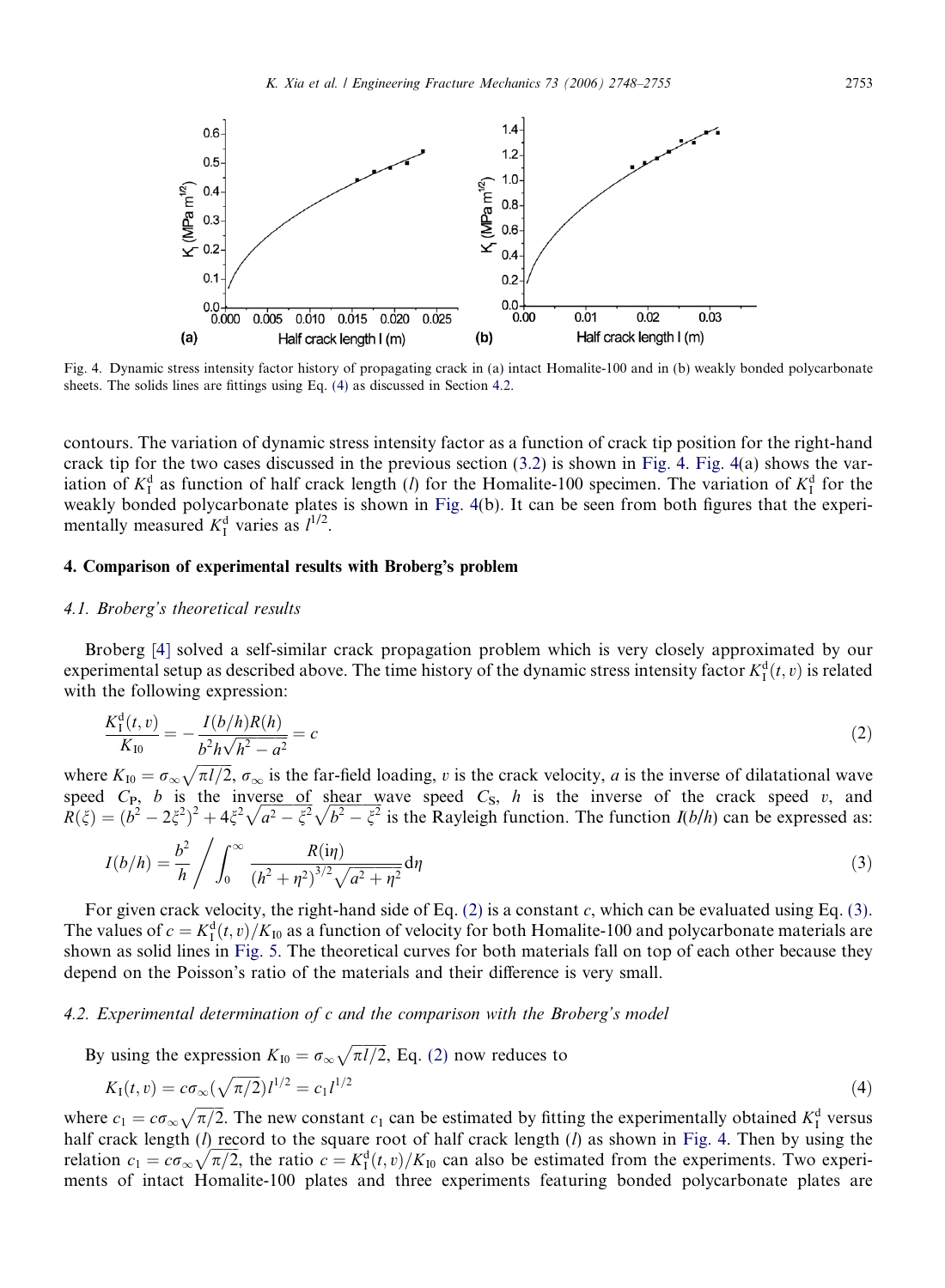<span id="page-6-0"></span>

Fig. 5. Comparison of experiment with the Broberg theory.

Table 2 List of parameters of the experiments

| Test #                  |        |        |        |        |        |
|-------------------------|--------|--------|--------|--------|--------|
| Sample type             | Bonded | Bonded | Bonded | Intact | Intact |
| $\sigma_{\infty}$ (MPa) | o.o    | 8.0    | 4.5    | 9.9    | ر . (  |
| V(m/s)                  | 754    | 706    | 650    | 410    | 390    |

conducted to obtain dynamic stress intensity factor histories as functions of crack length. The experimentally determined values of  $c$  for all these five experiments are plotted along with Broberg's model in Fig. 5. The results indicate that there exists a considerable amount of agreement between the experimental results and Broberg's model. However, there is a slight difference between the theory and the experimental results in the case of intact Homalite-100 specimens. The reason for this difference may be attributed to the fact that the apparent far-field load applied to propagate the central (horizontal) crack is less than the applied far-field load. As mentioned previously in Section [2](#page-1-0), there exist several radial micro-cracks surrounding the explosion location at the center of the specimen created by the explosion. The applied far-field load might have been reduced due to the additional release waves from the crack faces of these micro-cracks around the explosion hole, which also propagate a very small distance around the explosion area while the central crack is growing. This discrepancy might be diminished if we have a better way to initiate the crack. Parameters of all five experiments given in Fig. 5 are listed in Table 2.

### 5. Conclusions

An experiment setup has been designed to induce ''spontaneous'' mode-I fracture propagation. The crack velocities are found to be constant within each experiment. However the magnitude of these velocities varies with the level of far-field loading. The experimental configuration and the naturally resulting constant velocities correspond to the ideal case of ''self-similar'' crack growth. Indeed, the experiments approximate closely the two most important requirements for assuring ''self-similar'' crack growth as assumed by Broberg in his classical model. These are the initiation (nucleation) of crack growth from a zero crack length and its growth under a constant velocity. The experimental records of photoelastic fringes are analyzed to determine the dynamic stress intensity factor values of crack propagation. These results are successfully compared with the theoretical predictions by Broberg. It can be concluded from this study that self-similarity of spontaneous crack growth as assumed by Broberg is a surprisingly accurate representation of physical reality.